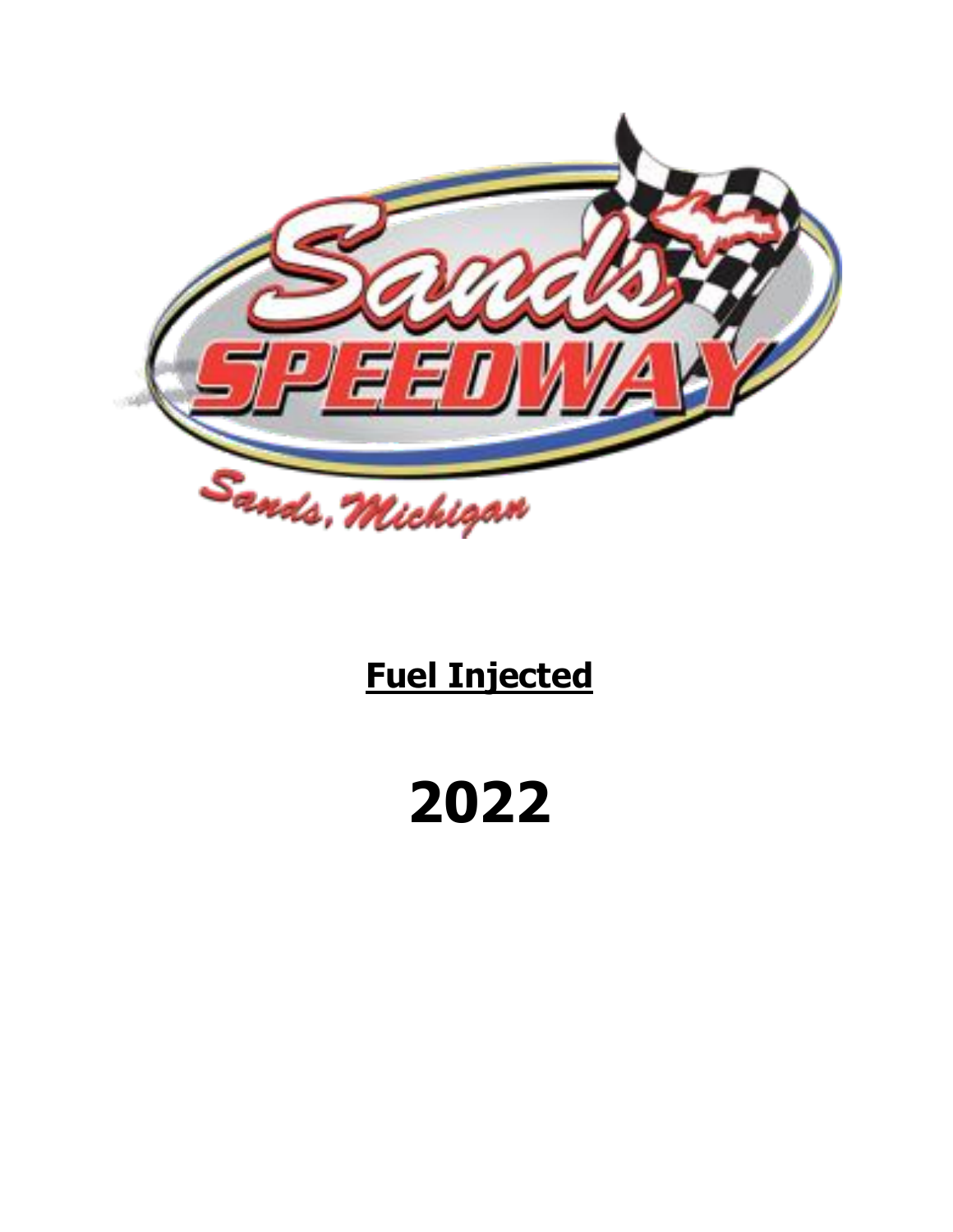# **1. General**

- a. If you are building a car for the first time, please contact [sandsspeedway@gmail.com](mailto:sandsspeedway@gmail.com) to speak to an MCDA representative before building.
- b. Each driver and crew is responsible for knowing these rules, General Track Regulations and Track Policies.
- c. All cars will be inspected for safety and rule compliance.
- d. If your car is disqualified by these rules, your entry free will not be refunded.

# **2. Car Eligibility**

- a. Vehicle body must be a stock passenger-type with complete factory appearing body and top.
- b. No convertible-style bodies allowed.

## **3. Safety Requirements**

- a. Fire suits are mandatory. Highly recommend a 2-layer SFI-5 fire suit.
- b. A fire extinguisher that is 2 lbs or more, BC rated for metal with a gauge must be mounted in a quick release bracket and is required to be within reach of the driver.
- c. A high back aluminum racing seat is required and must be bolted to the roll cage and bracket.
- d. Lap belt and shoulder harness must be a minimum of 3" wide and a crotch strap is required.
	- i. Tech Inspector official approval required on all mounting of belts.
	- ii. A date tag is required on all seat belts, and they must be no older than 5 years.
- e. Leather or racing gloves required. No mechanics gloves allowed. Highly recommend Nomax racing gloves.
- f. Leather boots or racing boots required. No athletic shoes allowed. Highly recommend racing shoes.
- g. Roll cage padding is required in the driver compartment. Must cover all areas within reach of driver.
- h. A helmet is mandatory. SA2010 or newer helmet recommended. DOT mandatory. Neck brace is recommended. Eye protection is mandatory.
- i. A kill switch is required within easy reach of driver and safety workers. It must be clearly marked "Off" and "On" with an orange background. It must shut off the entire car.
- j. A master switch behind or along the driver seat must be easily accessible and visible by safety personnel. This switch must kill all power to the fuel pump.
- k. Battery must be securely installed.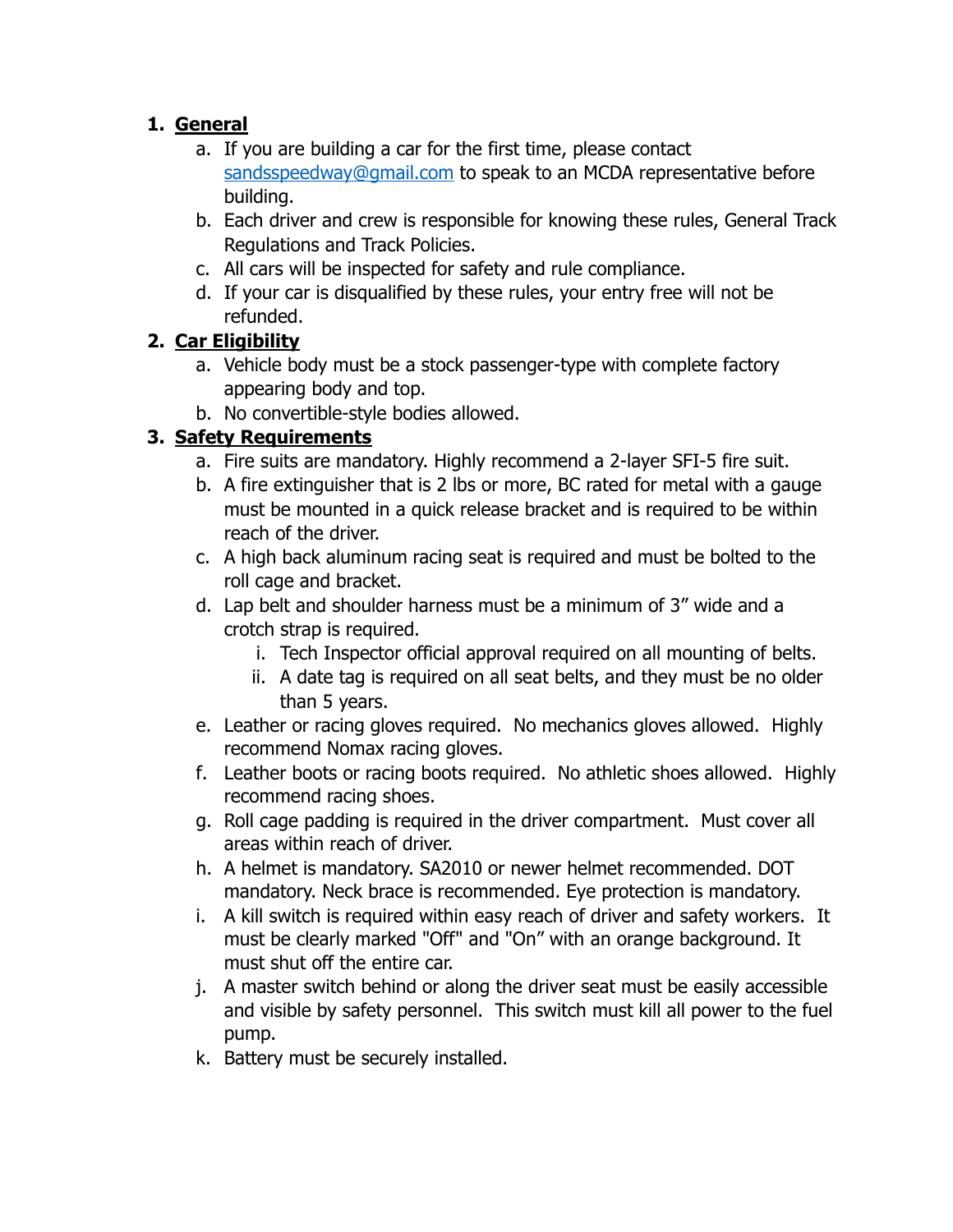l. Tech Inspector and Sands Speedway Ownership (SSO) have the final say on any safety related items/decisions.

#### **4. Body**

- a. A minimum weight of 3,000 lbs. before qualifying.
	- i. Top 5 must go directly to the scale after the conclusion of the feature race.
- b. Body panels must be fabricated from a minimum of 22 Ga steel
	- i. They must resemble the factory stock panel.
- c. Full width windshields are required.
- d. Rear quarter windows (opera windows) may be plexi-glass, glass with a cover for safety, or taped.
- e. Firewall must be stock or a fabricated "footbox" with a minimum 18 Ga steel.
	- i. All holes in the firewall must be covered and must seal the engine area from the driver.
- f. A 1/8" steel pan plate from the rear of the driver seat to the heel area of the firewall must be welded in.
- g. Front and rear tow hooks/loops required.
- h. An outer rub rail next to the body is permitted and is to be mounted flush to the body only. Metal rub rails are to be 1" square maximum with tapered ends.

#### **5. Fuel**

- a. Gasoline ONLY! No alcohol-based fuels.
- b. No fuel line may be exposed in the driver compartment.
- c. No nitrous oxide. No cool can.

#### **6. Chassis, Roll Cage and Framework Structural Additions**

- a. Roll cage material must be a minimum of  $1\frac{3}{4}$  diameter with walls not less than .095" thick.
- b. Must have 8-point perimeter roll cage. No offset roll cages allowed.
- c. Must have 3 door bars minimum on the left side with plating in between them. Door bars must have some type of cross brace installed in between roll cage uprights.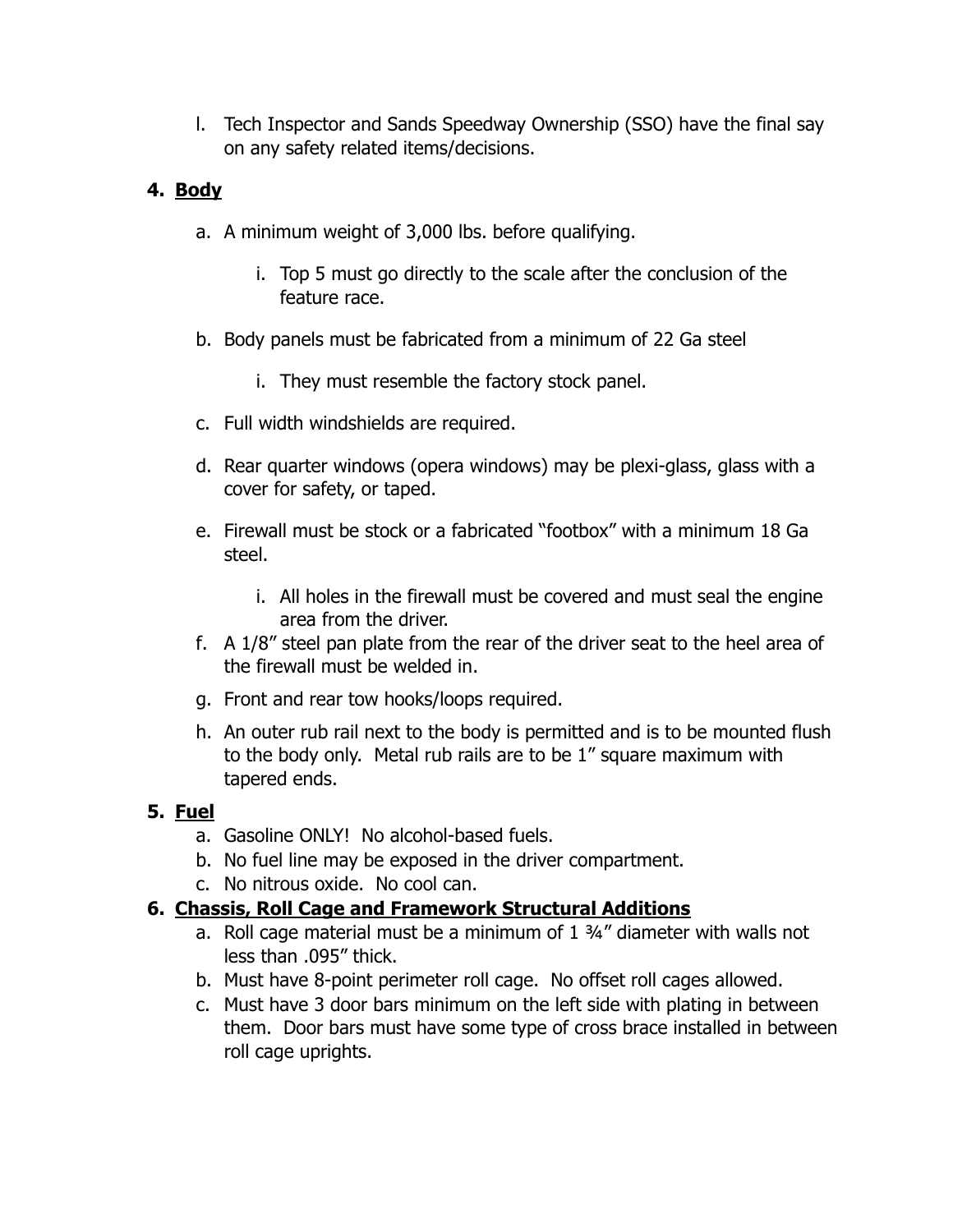- d. Steel plate on the left-side door mandatory. Must be 1/8" post to post, top to bottom.
- e. All corner welds should be gusseted.
- f. Foot and leg protector bar from behind the left front wheel to the left front roll cage post is highly recommended.
- g. All ballast (weight) added must be painted white and securely fastened to the car with the car number clearly marked on weight.

#### **7. Brakes**

- a. Must have all four working brakes.
- b. Drum or disc brakes allowed.

## **8. Exhaust System**

#### a. **MUFFLERS MUST BE UNDER 100 DECIBALS at 100'! NO EXCEPTIONS!**

#### **9. Steering and Suspension**

- a. Steering must be in typical stock arrangement and location.
- b. Hiem joints are allowed for steering components.
- c. The steering wheel should be padded. A collapsible steering wheel shaft is recommended.
- d. Any spring and shock allowed. Coilovers are allowed.
- e. Sway bar bushings may be plastic.
- f. The use of "weight jacks" is allowed on rear axle. Adjustable spring on the front allowed.
- g. Front suspension lower control arms must be stock and mounting locations cannot be moved.

## **10. Cooling System**

- a. Any radiators allowed.
- b. NO ANTIFREEZE! Water pump lubricant allowed.
- c. An overflow container must be mounted in the engine compartment and able to hold a minimum of one US quart.
- d. Water pumps must be mechanically driven.

## **11. Tires and Wheels**

- a. No shimming allowed.
- b. The use of tire softener is not permitted.
- c. No air bleeders allowed.
- d. Longer and oversized stud bolts are recommended.
- e. Approved racing tire is the Hoosier D800. Must be purchased through the MCDA.
- f. Racing wheels are recommended on ALL sides. Maximum 8" wheel.
	- i. For experimental cars, stock wheels and tires are allowed.
- g. All tires new or used must be marked by the Tech Inspector at first race.
	- i. After that, you can get only one tire a week marked.